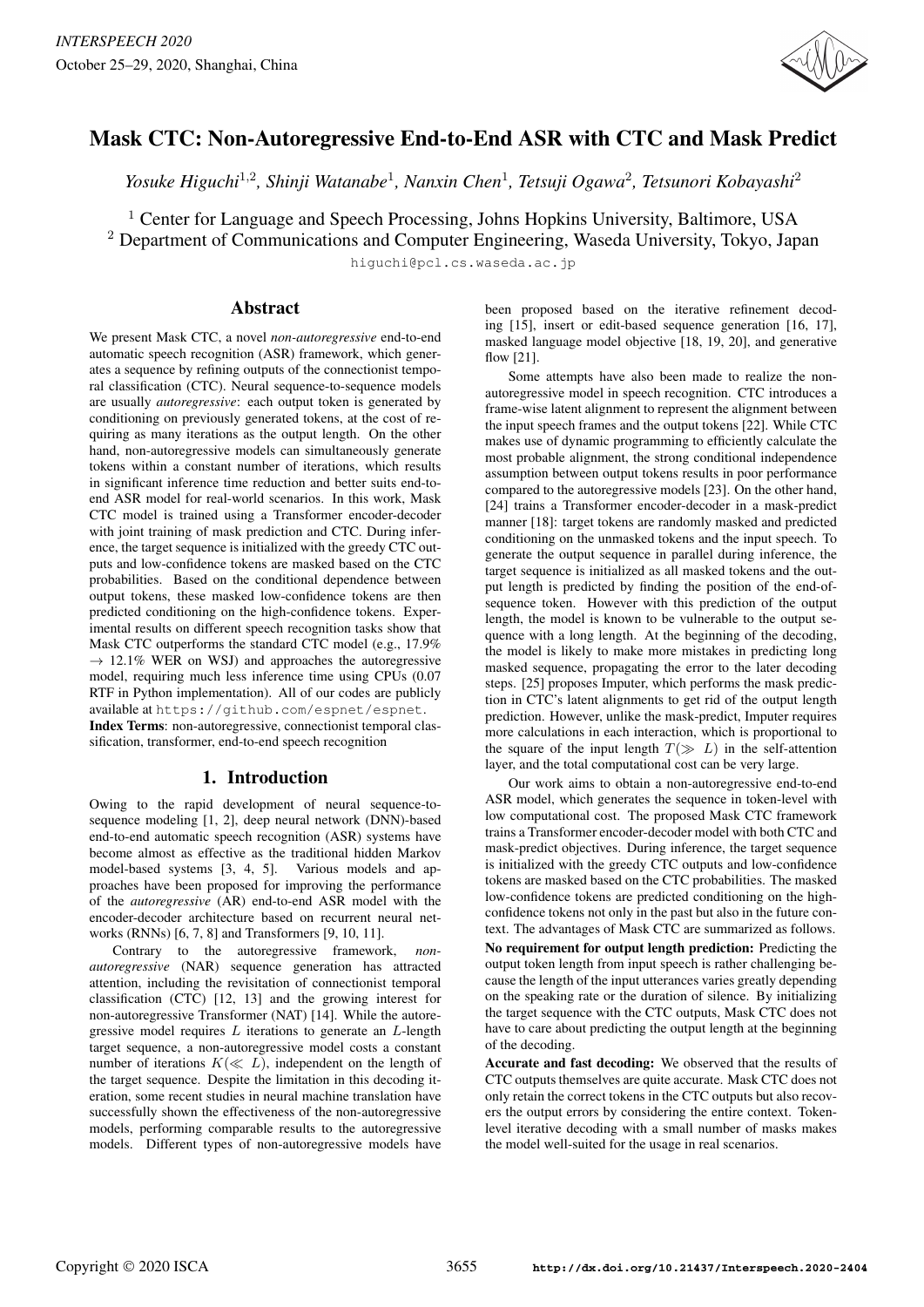### 2. Mask CTC framework

The objective of end-to-end ASR is to model the joint probability of a L-length output sequence  $Y = \{y_l \in \mathcal{V} | l = 1, ..., L\}$ given a T-length input sequence  $X = \{x_t \in \mathbb{R}^D | t = 1, ..., T\}.$ Here,  $y_l$  is an output token at position l in the vocabulary V and  $x_t$  is a D-dimensional acoustic feature at frame t.

The following subsections first explain a conventional autoregressive framework based on attention-based encoderdecoder and CTC. Then a non-autoregressive model trained with mask prediction is explained and finally, the proposed Mask CTC decoding method is introduced.

### 2.1. Attention-based encoder-decoder

Attention-based encoder-decoder models the joint probability of  $Y$  given  $X$  by factorizing the probability based on the probabilistic left-to-right chain rule as follows:

$$
P_{\rm att}(Y|X) = \prod_{l=1}^{L} P_{\rm att}(y_l|y_{l}, X). \tag{1}
$$

The model estimates the output token  $y_l$  at each time-step conditioning on previously generated tokens  $y_{\leq l}$  in an autoregressive manner. In general, during training, the ground truth tokens are used for the history tokens  $y_{\leq l}$  and during inference, the predicted tokens are used.

### 2.2. Connectionist temporal classification

CTC predicts a frame-level alignment between the input sequence  $X$  and the output sequence  $Y$  by introducing a special <br/> <br/>  $\langle$  <br/>token. The alignment  $A = \{a_t \in V \cup$  $\{\langle \text{blank}\rangle\}|t=1,...,T\}$  is predicted with the conditional independence assumption between the output tokens as follows:

$$
P_{\rm ctc}(A|X) = \prod_{t=1}^{T} P_{\rm ctc}(a_t|X).
$$
 (2)

Considering the probability distribution over all possible alignments, CTC models the joint probability of  $Y$  given  $X$  as follows:

$$
P_{\text{ctc}}(Y|X) = \sum_{A \in \beta^{-1}(Y)} P_{\text{ctc}}(A|X), \tag{3}
$$

where  $\beta^{-1}(Y)$  returns all possible alignments compatible with Y. The summation of the probabilities for all of the alignments can be computed efficiently by using dynamic programming.

To achieve robust alignment training and fast convergence, an end-to-end ASR model based on an attention-based encoderdecoder framework is trained with CTC [8, 11]. The objective of the autoregressive joint CTC-attention model is defined as follows by combining Eq.  $(1)$  and Eq.  $(3)$ :

$$
\mathcal{L}_{AR} = \lambda \log P_{\text{ctc}}(Y|X) + (1 - \lambda) \log P_{\text{att}}(Y|X), \quad (4)
$$

where  $\lambda$  is a tunable parameter.

#### 2.3. Joint CTC-CMLM non-autoregressive ASR

Mask CTC adopts non-autoregressive speech recognition [24] based on a conditional masked language model (CMLM) [18], where the model is trained to predict masked tokens in the target sequence  $[26]$ <sup>1</sup>. Taking advantages of Transformer's parallel computation [9], CMLM can predict any arbitrary subset of



Figure 1: *Overview of Mask CTC predicting "CAT" based on CTC outputs. The model is trained with the joint CTC and mask-predict objectives. During inference, the target sequence is initialized with the greedy CTC outputs and low-confidence tokens are masked based on the CTC probabilities. The masked low-confidence tokens are predicted conditioning on the highconfidence tokens.*

masked tokens in the target sequence by attending to the entire sequence including tokens in the past and the future.

CMLM predicts a set of masked tokens  $Y_{\text{mask}}$  conditioning on the input sequence  $X$  and observed (unmasked) tokens  $Y_{\text{obs}}$ as follows:

$$
P_{\text{cmlm}}(Y_{\text{mask}}|Y_{\text{obs}}, X) = \prod_{y \in Y_{\text{mask}}} P_{\text{cmlm}}(y|Y_{\text{obs}}, X), \quad (5)
$$

where  $Y_{\text{obs}} = Y \setminus Y_{\text{mask}}$ . During training, the ground truth tokens are randomly replaced by a special <MASK> token and CMLM is trained to predict the original tokens conditioning on the input sequence X and the unmasked tokens  $Y_{\text{obs}}$ . The number of tokens to be masked is sampled from a uniform distribution between 1 to  $L$  as in [18]. During inference, the target sequence is gradually generated in a constant number of iterations  $K$  by the iterative decoding algorithm [18], which repeatedly masks and predicts the subset of the target sequence.

We observed that applying the original CMLM to nonautoregressive speech recognition shows poor performance, having the problem of skipping and repeating the output tokens. To deal with this, we found that jointly training with CTC similar to [8] provides the model with absolute positional information (conditional independence) explicitly and improves the model performance reasonably well. With the CTC objective from Eq. (3) and Eq. (5), the objective of joint CTC-CMLM training for non-autoregressive ASR model is defined as follows:

$$
\mathcal{L}_{\text{NAR}} = \gamma \log P_{\text{ctc}}(Y|X) + (1 - \gamma) \log P_{\text{cmlm}}(Y_{\text{mask}}|Y_{\text{obs}}, X), \tag{6}
$$

where  $\gamma$  is a tunable parameter.

### 2.4. Mask CTC decoding

Non-autoregressive models must know the length of the output sequence to predict the entire sequence in parallel. For example, in the beginning of the CMLM decoding, the output length must be given to initialize the target sequence with the masked

<sup>&</sup>lt;sup>1</sup>Note that CMLM is used as an ASR decoder network conditioned on the encoder output as well, and it is different from an external language model often used in shallow fusion during decoding.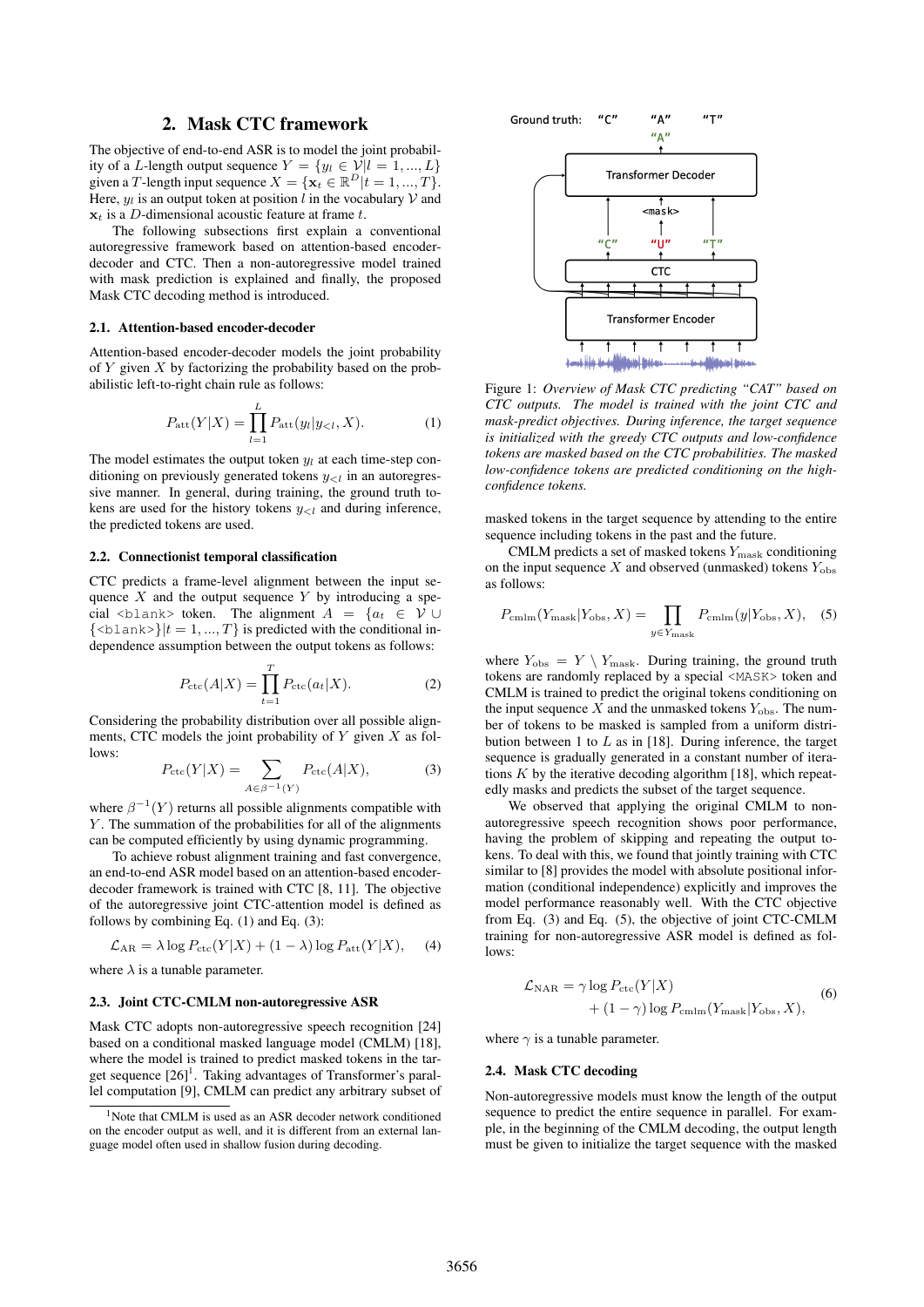tokens. To deal with this problem, in machine translation, the output length is predicted by training a fertility model [14] or introducing a special <LENGTH> token in the encoder [18]. In speech recognition, however, due to the different characteristics between the input acoustic signals and the output linguistic symbols, it appeared that predicting the output length is rather challenging, e.g., the length of the input utterances of the same transcription varies greatly depending on the speaking rate or the duration of silence. [24] simply makes the decoder to predict the position of  $\langle EOS \rangle$  token to deal with the output length. However, they analyzed that this prediction is vulnerable to the output sequence with a long length because the model is likely to make more mistakes in predicting a long masked sequence and the error is propagated to the later decoding, which degrades the recognition performance. To compensate this problem, they use beam search with CTC and a language model to obtain the reasonable performance, which leads to a slow down of the overall decoding speed, making the advantage of nonautoregressive framework less effective.

To tackle this problem regarding the initialization of the target sequence, we consider using the CTC outputs as the initial sequence for decoding. Figure 1 shows the decoding of CTC Mask based on the inference of CTC. CTC outputs are first obtained through a single calculation of the encoder and the decoder works as to refine the CTC outputs by attending to the whole sequence.

In this work, we use "greedy" result of CTC  $\hat{Y} = \{\hat{y}_l \in$  $\beta(A)|l = 1, ..., L'$ , which is obtained without using prefix search [12], to keep an inference algorithm non-autoregressive. The errors caused by the conditional independence assumption are expected to be corrected using the CMLM decoder. The posterior probability of  $\hat{y}_l$  is approximately calculated by using the frame-level CTC probabilities as follows:

$$
\hat{P}(\hat{y}_l|X) = \max_j \Big( P(a_j \in A_l|X) \Big), \tag{7}
$$

where  $A_l = \{a_j\}_j$  is the consecutive same alignments that corresponds to the aggregated token  $\hat{y}_l$ . Then, a part of  $\hat{Y}$  is masked-out based on a confidence using the probability  $\hat{P}$  as follows:

$$
\hat{Y}_{\text{mask}} = \{ y_l \in \hat{Y} | \hat{P}(y_l | X) < P_{\text{thres}} \},\tag{8}
$$

where  $P_{\text{thres}}$  is a threshold to decide whether the target token is masked or not. Finally,  $\hat{Y}_{\text{mask}}$  is predicted conditioning on the high-confidence tokens  $\hat{Y}_{\text{obs}} = \hat{Y} \setminus \hat{Y}_{\text{mask}}$  and the input sequence  $X$  as in Eq. (5).

We also investigated applying one of the iterative decoding methods called easy-first [27, 24]. Starting with the masked CTC output, the masked tokens are gradually predicted by a confidence based on the CMLM probability. In the  $n$ -th decoding iteration,  $\hat{y}_l \in \hat{Y}_{\text{mask}}^{(n)}$  is updated as follows:

$$
\hat{y}_l = \underset{w}{\arg\max} P_{\text{cmlm}}(\hat{y}_l = w | Y_{\text{obs}}^{(n)}, X). \tag{9}
$$

Top C masked tokens with the highest probabilities are predicted in each iteration. By defining  $C = [L/K]$ , the number of total decoding iterations can be controlled in a constant  $K$ iterations.

With this proposed non-autoregressive training and decoding with Mask CTC, the model does not have to take care about predicting the output length. Moreover, decoding by refining CTC outputs with the mask prediction is expected to compensate the errors come from the conditional independence assumption.

Table 1: *Word error rates (WERs) and real time factor (RTF) for WSJ (English).*

| Model                      | <b>Iterations</b> | dev93 | eval92 | <b>RTF</b> |
|----------------------------|-------------------|-------|--------|------------|
| Autoregressive             |                   |       |        |            |
| CTC-attention [8]          | L                 | 14.4  | 11.3   | 0.97       |
| + beam search              | L                 | 13.5  | 10.9   | 4.62       |
| Non-autoregressive         |                   |       |        |            |
| CTC                        | 1                 | 22.2  | 17.9   | 0.03       |
| Mask CTC                   | 1                 | 16.3  | 12.9   | 0.03       |
| $(P_{\text{thres}} = 0.0)$ |                   |       |        |            |
| Mask CTC                   |                   | 15.7  | 12.5   | 0.04       |
| Mask CTC                   | 5                 | 15.5  | 12.2   | 0.05       |
| Mask CTC                   | 10                | 15.5  | 12.1   | 0.07       |
| Mask CTC                   | #mask             | 15.4  | 12.1   | 0.13       |
| <b>CTC</b> [25]            |                   |       | 15.2   |            |
| Imputer $(IM)$ [25]        | 8                 |       | 16.5   |            |
| Imputer (DP) $[25]$        | 8                 |       | 12.7   |            |

| Table 2: Word error rates (WERs) for Voxforge (Italian). |  |  |  |
|----------------------------------------------------------|--|--|--|
|----------------------------------------------------------|--|--|--|

| Model                               | <b>Iterations</b> | Dev  | Test |
|-------------------------------------|-------------------|------|------|
| Autoregressive                      |                   |      |      |
| CTC-attention [8]                   | L                 | 35.5 | 35.5 |
| + beam search                       | L                 | 35.4 | 35.7 |
| Non-autoregressive                  |                   |      |      |
| <b>CTC</b>                          |                   | 53.8 | 56.1 |
| Mask CTC $(P_{\text{thres}} = 0.0)$ |                   | 41.6 | 40.2 |
| Mask CTC                            |                   | 41.3 | 40.1 |
| Mask CTC                            | 5                 | 40.7 | 39.4 |
| Mask CTC                            | 10                | 40.5 | 39.2 |
| Mask CTC                            | #mask             | 40.4 | 39.0 |

### 3. Experiments

To evaluate the effectiveness Mask CTC, we conducted speech recognition experiments to compare different end-to-end ASR models using ESPnet [28]. The performance of the models was evaluated based on character error rates (CERs) or word error rates (WERs) without relying on external language models.

#### 3.1. Datasets

The experiments were carried out using three tasks with different languages and amounts of training data: the 81 hours Wall Street Journal (WSJ) in English [29], the 581 hours Corpus of Spontaneous Japanese (CSJ) in Japanese [30] and the 16 hours Voxforge in Italian [31]. For the network inputs, we used 80 mel-scale filterbank coefficients with three-dimensional pitch features and applied SpecAugment [32] during model training. For the tokenization of the target, we used characters: Latin alphabets for English and Italian, and Japanese syllable characters (Kana) and Chinese characters (Kanji) for Japanese.

#### 3.2. Experimental setup

For experiments in all of the tasks, we adopted the same encoder-decoder architecture as [11], which consists of Transformer self-attention layers with 4 attention heads, 256 hidden units, and 2048 feed-forward inner dimension size. The encoder included 12 self-attention layers with convolutional layers for downsampling and the decoder was 6 self-attention layers. With the mask-predict objective, the convergence for training the Mask CTC model required more epochs (about 200 – 500) than the autoregressive models (about  $50 - 100$ ). The final autoregressive model was obtained by averaging the model parameters of the last 10 epochs as in [5]. For Mask CTC model, we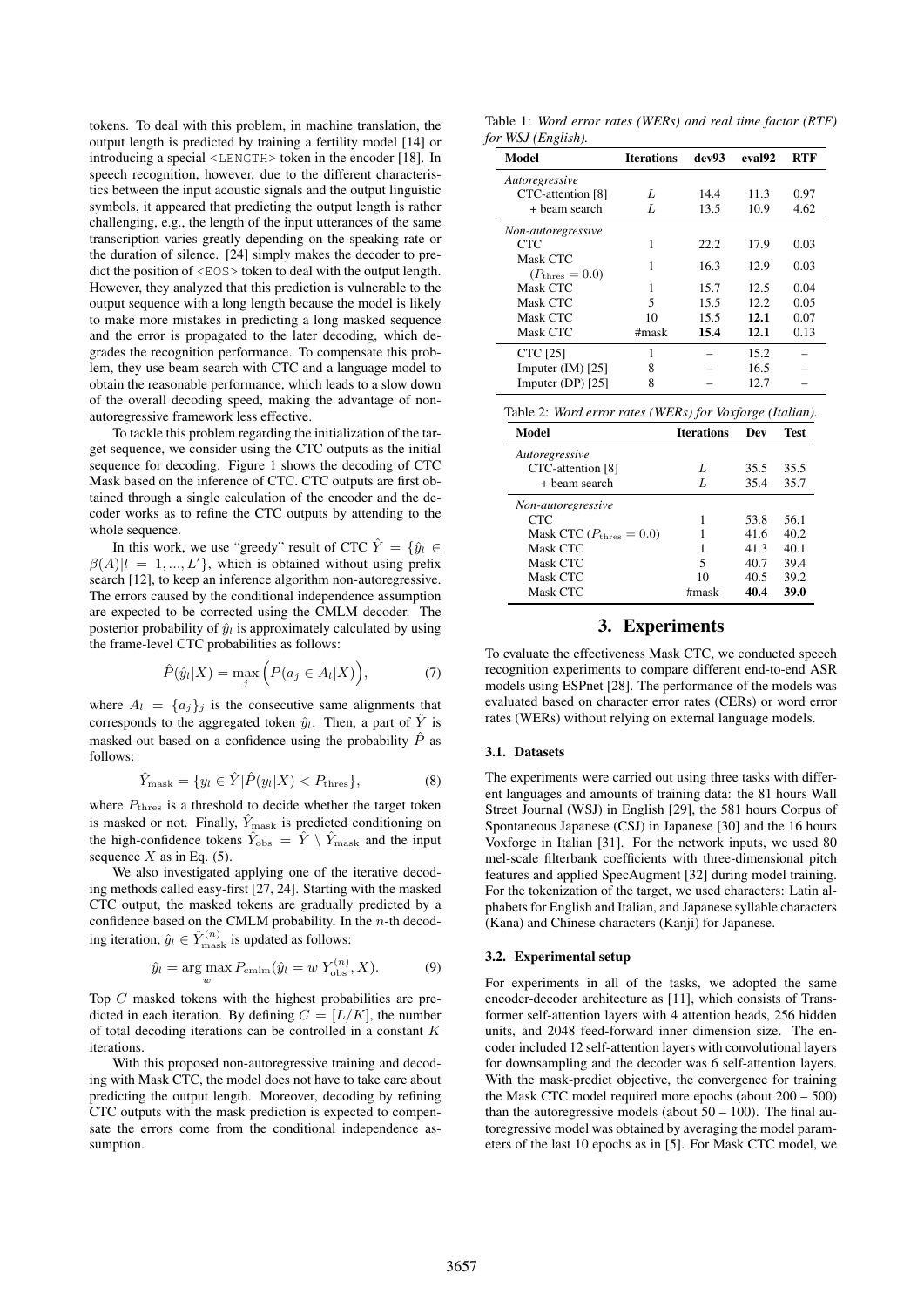#### **Ground truth**

instead they favor unannounced checks by roving rather than in house inspectors focusing on critical control points in seafood processing **Greedy CTC inference**

**Proposed CTC masking & Iterative decoding**  $(P_{\text{thres}} = 0.999, K = 3)$ instead they favor un anounced checks by roving rather than in house anspectors focusing on critical control points in sefood processing

instead they favor un\_\_noun\_d ch\_\_ks by roving rather than \_n\_house \_nspectors focusing on crit\_cal control points in \_\_food processing<br>instead they favor unannoun\_d ch\_\_ks by roving rather than \_n\_house inspectors focusin instead they favor unannounc\_d ch\_cks by roving rather than in house inspectors focusing on critical control points in \_\_food processing instead they favor unannounced checks by roving rather than in house inspectors focusing on critical control points in sifood processing

Figure 2: *Decoding example for utterance 443c040i in WSJ eval92. The target sequence is initialized as the CTC outputs and some tokens are replaced with masks (" ") based on the CTC confidence. Then, the masked tokens are iteratively predicted conditioning on the other unmasked tokens. Red indicates characters with errors and blue indicates ones recovered by Mask CTC decoding.*

Table 3: *Character error rates (CERs) and sentence error rates (SERs) for CSJ (Japanese).*

| Model                                  | Eval1 |            | Eval <sub>2</sub> |            | Eval <sub>3</sub> |      |
|----------------------------------------|-------|------------|-------------------|------------|-------------------|------|
|                                        | CER   | <b>SER</b> | <b>CER</b>        | <b>SER</b> | CER               | SER  |
| Autoregressive                         |       |            |                   |            |                   |      |
| CTC-attention [8]                      | 6.37  | 57.0       | 4.76              | 53.7       | 5.40              | 39.6 |
| + beam search                          | 6.21  | 56.8       | 4.50              | 53.4       | 5.15              | 40.1 |
| Non-autoregressive                     |       |            |                   |            |                   |      |
| <b>CTC</b>                             | 6.51  | 597        | 4 7 1             | 59.5       | 5.49              | 44.5 |
| Mask CTC<br>$(P_{\text{thres}} = 0.0)$ | 6.56  | 60.3       | 4.69              | 57.0       | 4.97              | 41.9 |
| Mask CTC $(K = 5)$                     | 6.56  | 58.7       | 4.57              | 55.5       | 4.96              | 40.7 |

found that the model performance was significantly improved by averaging the model parameters of  $10 - 30$  epochs with the top validation accuracies. For the threshold  $P_{\text{thres}}$  in Eq. (8), we used 0.999, 0.999, and 0.9 for WSJ, Voxforge, and CSJ, respectively. For all of the tasks, the loss weights  $\lambda$  and  $\gamma$  in Eq. (4) and Eq. (6) were set to 0.3 and 0.3, respectively.

### 3.3. Evaluated models

- CTC-attention: An autoregressive model trained with the joint CTC-attention objective as in Eq. (4). During inference, the joint CTC-attention decoding is applied with beam search [33].
- CTC: A non-autoregressive model simply trained with the CTC objective.
- Mask CTC: A non-autoregressive model trained with the joint CTC-CMLM objective as in Eq. (6). During inference, the proposed decoding based on masking the CTC outputs (explianed in Section 2.4) is applied. Note that when  $P_{\text{thres}} = 0.0$  in Eq. (8), the greedy output of CTC was used as a decoded result.

### 3.4. Results

Table 1 shows the results for WSJ based on WERs and real time factors (RTFs) that were measured for decoding eval92 with Intel(R) Core(TM), i9-7980XE, 2.60GHz. By comparing the results for non-autoregressive models, we can see that the greedy CTC outputs of Mask CTC outperformed the simple CTC model by training with the mask-predict objective. By applying the refinement based on the proposed CTC masking, the model performance was steadily improved. The performance was further improved by increasing the number of decoding iterations and it resulted in the best performance with #mask iterations, which means one mask is predicted in each iteration. The results of Mask CTC are reasonable comparing to the results of prior work [25]. Our models also approached the results of autoregressive models from the initial CTC result. In terms of the decoding speed measured in RTF, Mask CTC is, at most, 116 times faster than the autoregressive models. Since most of the CTC outputs are fairly accurate and the number of masks are quite small, there was not so much degradation in the speed as the number of the decoding iterations was increased.

Figure 2 shows an example decoding process of a sample in the WSJ evaluation set. Here, we can see that the CTC outputs include errors mainly coming from substitution errors due to the incomplete word spelling. By applying Mask CTC decoding, the spelling errors were successfully recovered by considering the conditional dependence between characters in word-level. However, as can be seen in the error for "sifood," Mask CTC cannot recover errors derived from character-level insertion or deletion errors because the length allocated to each word is fixed by the CTC outputs.

Table 2 shows WERs for Voxforge. Mask CTC yielded better scores than the standard CTC model as the similar results to WSJ, demonstrating that our model can be adopted to other languages with a relatively small amount of training data.

Table 3 shows character error rates (CERs) and sentence error rates (SERs) for CSJ. While Mask CTC performed quite close or even better CERs than the autoregressive model, the results showed a little improvement from the simple CTC model, compared to the results of the aforementioned tasks. Since Japanese includes a large number of characters and the characters themselves often form a certain word, the simple CTC model seemed to be dealing with the short dependence between the characters reasonably well, performing almost the same scores without applying Mask CTC. However, when we look at the results in sentence-level, we observed some clear improvements for all of the evaluation sets, again showing that our model effectively recovers the CTC errors by considering the conditional dependence.

These experimental results on different tasks indicate that Mask CTC framework is especially effective on languages having tokens with a small unit (i.e., Latin alphabet and other phonemic scripts). It is our future work for investigating the effectiveness when we use byte pair encodings (BPEs) [34] for the languages with such a small unit.

### 4. Conclusions

This paper proposed Mask CTC, a novel non-autoregressive end-to-end speech recognition framework, which generates a sequence by refining the CTC outputs based on mask prediction. During inference, the target sequence was initialized with the greedy CTC outputs and low-confidence masked tokens were iteratively refined conditioning on the other unmasked tokens and input speech features. The experimental comparisons demonstrated that Mask CTC outperformed the standard CTC model while maintaining the decoding speed fast. Mask CTC approached the results of autoregressive models; especially for CSJ, they were comparable or even better. Our future plan is to reduce the gap of masking strategies between training using random masking and inference using CTC outputs. Furthermore, we plan to explore the integration of external language models (e.g., BERT [26]) in Mask CTC framework.